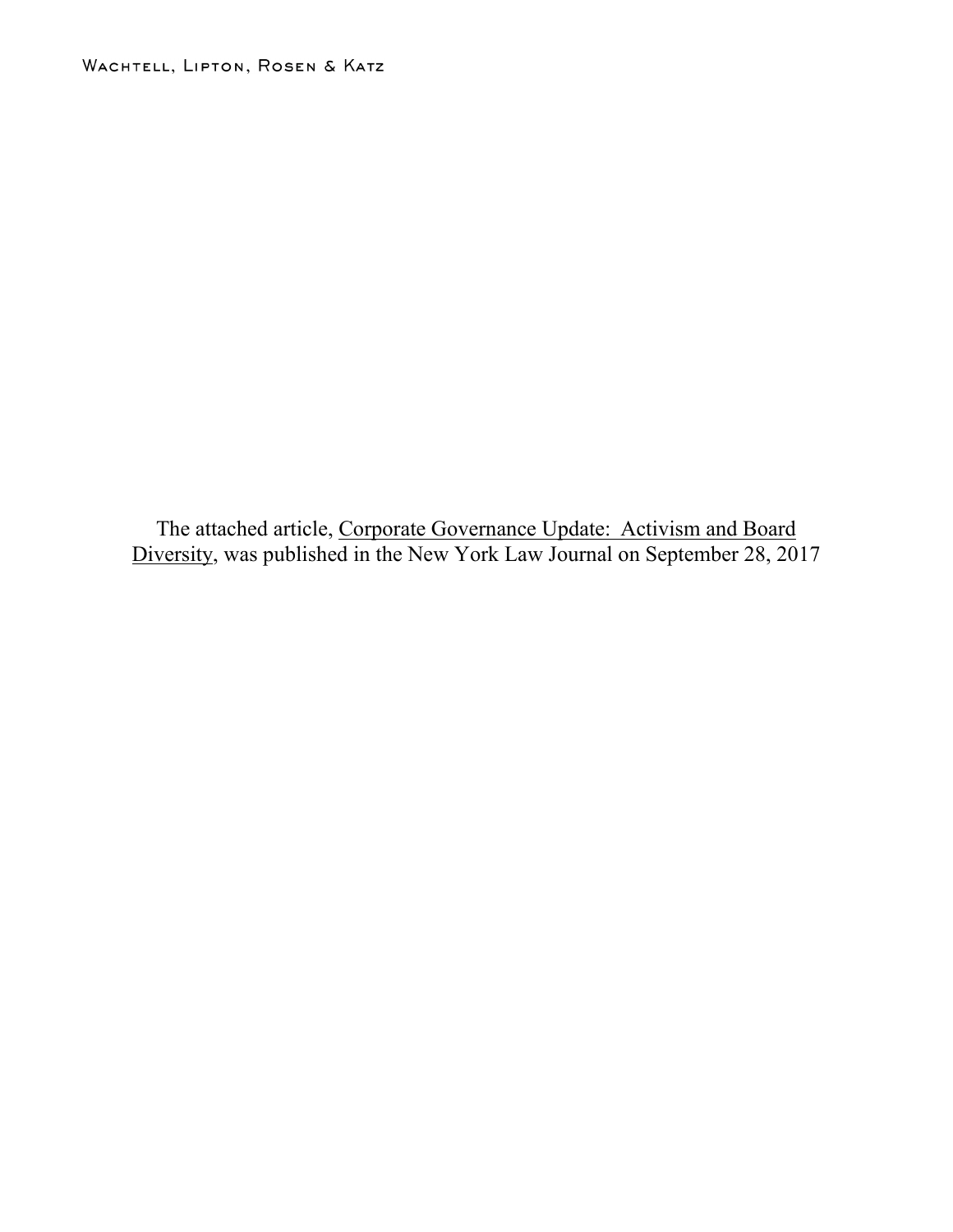## Corporate Governance Update: Activism and Board Diversity

## David A. Katz and Laura A. McIntosh<sup>[\\*](#page-1-0)</sup>

Activism at public companies can reduce board diversity, or it can increase it, depending on the circumstances. In recent years, activist hedge funds have installed dissident nominees who collectively have trailed the S&P 1500 index significantly in terms of gender and racial diversity. In contrast, institutional shareholders and asset managers are promoting board diversity to an unprecedented extent, with concerted public efforts already producing results. Several institutional investor initiatives, announced earlier this year, and the New York [Comptroller's](https://comptroller.nyc.gov/services/financial-matters/boardroom-accountability-project/boardroom-accountability-project-2-0/) Boardroom [Accountability](https://comptroller.nyc.gov/services/financial-matters/boardroom-accountability-project/boardroom-accountability-project-2-0/) Project 2.0, announced earlier this month, may be gamechanging initiatives on the path to greater board diversity.

## Hedge Fund Activism

Since the early 2000s, a number of studies have demonstrated that companies with women on their boards consistently experience a wide range of benefits, including higher average returns on equity, higher net income growth, lower stock volatility, and higher returns on invested capital. Whether because of improved group dynamics, a shift in risk management, increased ability to consider alternatives to current strategies, or a focus on governance generally, board gender diversity produces stronger boards. While the argument for gender diversity may have begun from notions of equality, experience has shown a compelling financial rationale.

With the evidence for board diversity very much in the public domain, the behavior of hedge fund activists seeking board representation has been somewhat puzzling. Hedge fund activism has been notably

<span id="page-1-0"></span> <sup>\*</sup> David A. Katz is <sup>a</sup> partner at Wachtell, Lipton, Rosen & Katz. Laura A. McIntosh is <sup>a</sup> consulting attorney for the firm. The views expressed are the authors' and do not necessarily represent the views of the partners of Wachtell, Lipton, Rosen & Katz or the firm as a whole.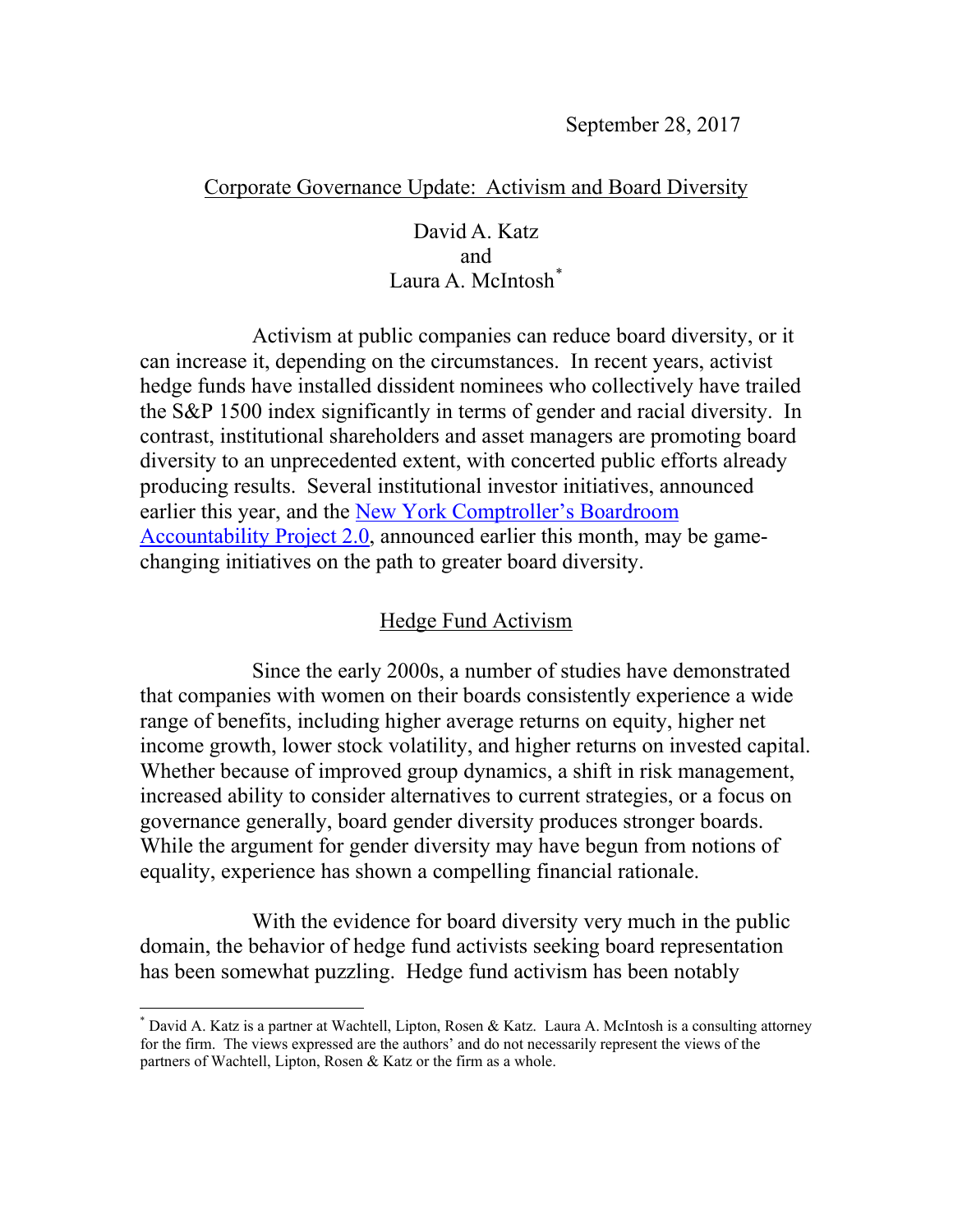counterproductive in terms of gender diversity on public boards. A 2016 Bloomberg analysis of the years 2011 through 2015 found that women represented only five percent of the candidates successfully placed on boards by activist funds, a significant finding during a period in which women represented about 19 percent of S&P 500 directors and in which female candidates were nominated to fill 26 percent of open seats at S&P 500 companies. At companies targeted by hedge funds during the same years, the proportion of all-male boards increased from 13 percent to 17 percent, while in the S&P 1500 that proportion significantly declined.

An August 2017 [study](https://papers.ssrn.com/sol3/papers.cfm?abstract_id=3027096) investigated the reasons that hedge fund activists seemingly ignore the evidence for gender-diverse boards in their choices for director nominees and disproportionately target female chief executive officers. The authors suggest that hedge funds may be subconsciously biased against women leaders due to perceptions, cultural attitudes, and beliefs about the attributes of leaders in our society. Activists may tend to view female CEOs as weaker and may be more willing to second-guess and criticize the corporate strategic plans put forth by women leaders. Indeed, one academic [study](https://www.fastcompany.com/3062769/female-ceos-are-more-likely-to-be-targeted-by-shareholder-activism) found that the persistent mention of a female CEO in media coverage leads to a 96 percent probability that her company will be targeted by activists.

## Boardroom Accountability 2.0

In marked contrast to hedge fund activists, significant institutional investors and asset managers are engaging in deliberate, proactive, and effective campaigns for increased diversity on public company boards. BlackRock, State Street Global Advisors, and Vanguard all have taken public steps this year to promote and advocate for greater board diversity. For example, State Street Global [Advisors'](https://www.ssga.com/investment-topics/environmental-social-governance/2017/guidance-on-enhancing-gender-diversity-on-boards.pdf) "preferred approach is to drive greater board diversity through an active dialogue and engagement with company and board leadership." Using the carrot and stick approach, State Street notes that "[i]n the event that companies fail to take action to increase the number of women on their boards, despite our best efforts to actively engage with them, [State Street] will use [its] proxy voting power to effect change — voting against the Chair of the board's nominating and/or governance committee if necessary." [BlackRock](https://www.blackrock.com/corporate/en-us/about-us/investment-stewardship/engagement-priorities) has noted that "over the coming year, we will engage companies to better understand their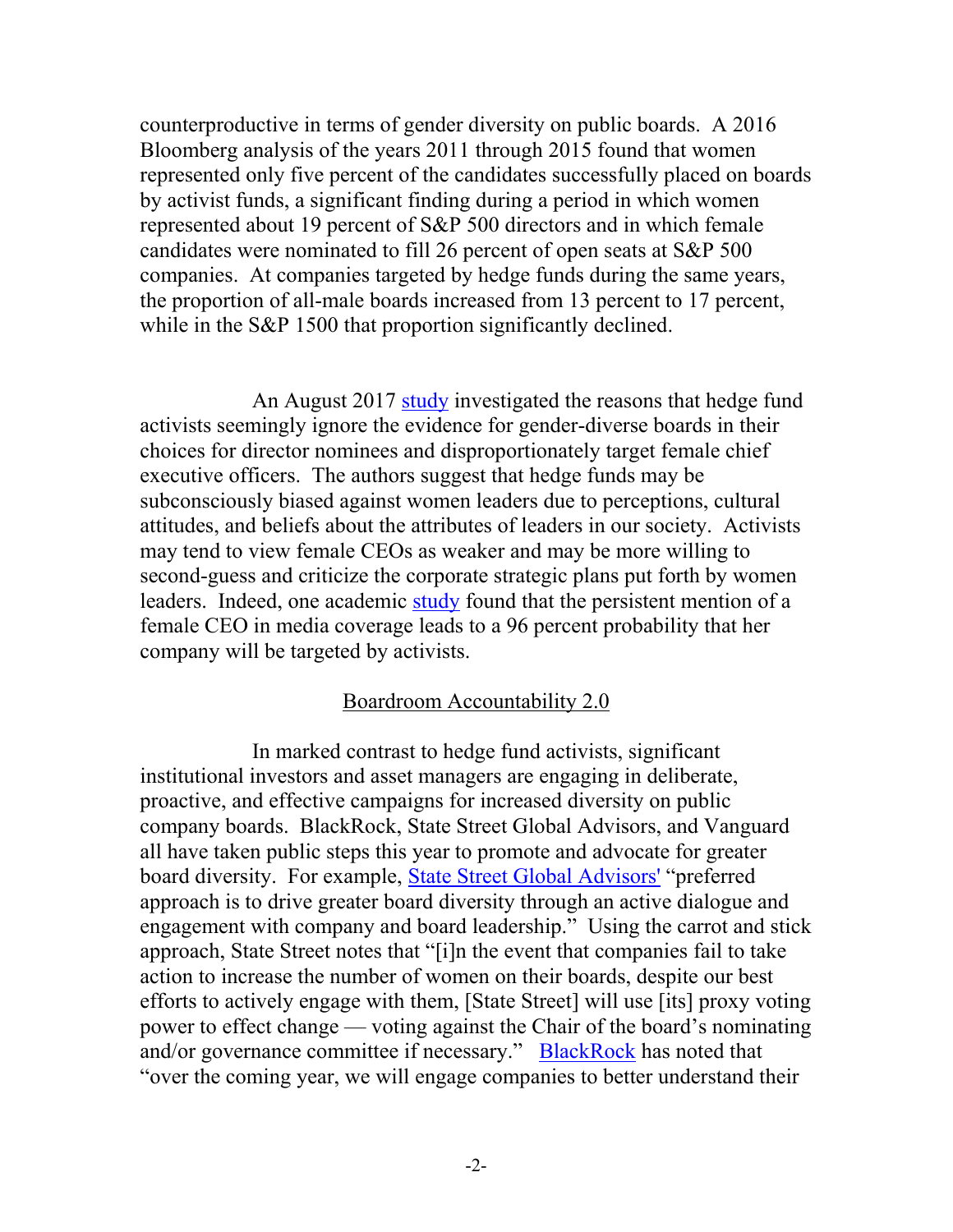progress on improving gender balance in the boardroom." Vanguard, in an open [letter,](https://about.vanguard.com/investment-stewardship/governance-letter-to-companies.pdf) noted that one of the four pillars it will use to evaluate a public company's corporate governance is whether there is "[a] high-functioning, well-composed, independent, diverse, and experienced board with effective ongoing evaluation practices."

Earlier this month, the New York City Comptroller and the New York City Pension Funds announced the "Boardroom Accountability Project 2.0," a three-pronged initiative focusing on board diversity, director independence, and climate expertise. With regard to board diversity, the project calls for the boards of 151 U.S. companies to release "board matrix" disclosure indicating the race, gender, and skill sets of their board members, on the theory that standardized disclosure will increase transparency, accountability, and incentives for diversification. The project aims to combat a "persistent lack of diversity" on public company boards by encouraging boards to seek director candidates more broadly. The New York City Comptroller recently sent letters to the targeted companies asking them to provide the requested information.

The new project could well be successful as the NYC Comptroller's original Boardroom Accountability Project. The goal of the original project was to make proxy access a standard feature of corporate governance. Since the 2014 launch of the initial project, proxy access has indeed become widespread, with over 400 U.S. companies (and over 60 percent of the S&P 500) having adopted some form of proxy access. Boardroom Accountability 2.0 is the sequel, in that nearly all of the targeted companies recently adopted proxy access, and the current project aims to empower shareholders to use this tool more effectively with the information contained in the proposed standardized matrix disclosure.

Even if companies choose not to directly respond to the information requested by the NYC Comptroller, the combination of the Boardroom Accountability Project 2.0 and institutional investors' focus on the issue of diversity is likely to push public companies to reassess their approaches to board diversity generally and gender diversity specifically. We are already seeing changes in the way boards of directors are approaching director succession in response to these pressures. Public companies should consider using the opportunity presented by the